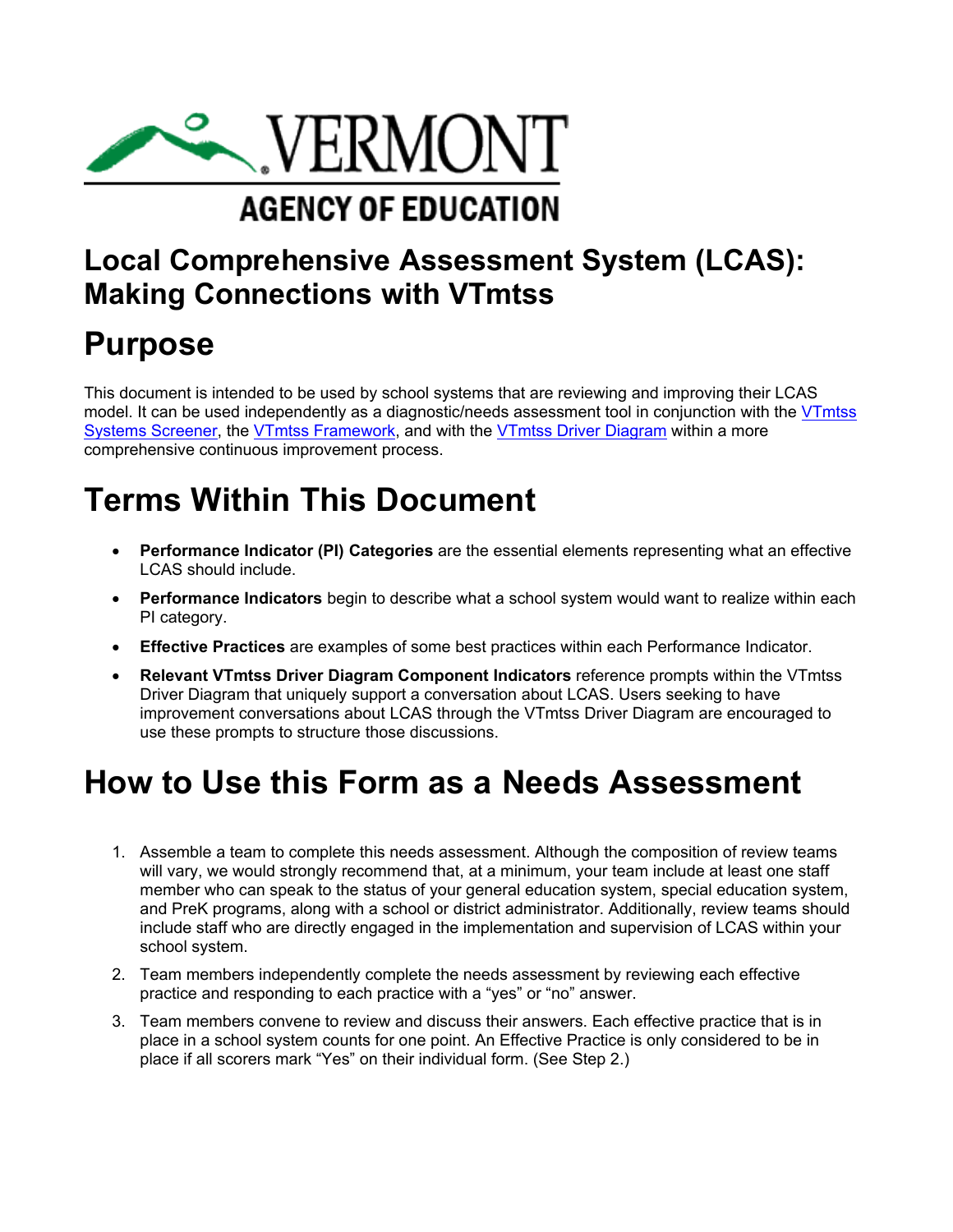- 4. The team will use the total number of practices marked "Yes" for number 3 to inform the team's next step. There are a total of 32 Effective Practices listed for LCAS.
	- o **Low Need:** If your score is **25 or above (81% or above)**, you likely don't need to prioritize systemic improvement of this systems lever at this time, although you may identify Effective Practices that you choose to target and improve upon.
	- o **Medium Need:** If your score is between **16 and 24 (51%-77%)**, or if you get a 0-1 in any one category, the AOE recommends that you consider focusing on this systems lever in your improvement work. Emphasize improving categories and effective practices that you identify as being the most critical within your school system.
	- o **High Need:** If your score is **15 or below (below 50%),** the AOE recommends that you focus on this systems lever in your improvement work. Emphasize improving categories and effective practices that you identify as being the most critical within your school system. The AOE also recommends that you contact the Agency's VTmtss team to discuss AOE technical assistance offerings.
- 5. After identifying a final score, the team has the option of submitting the team's self-assessment online to discuss VTmtss Team technical assistance offerings. Please use the online form to submit this data.

# **PI Category 1: LCAS Coordinated at the SU/SD Level**

# **Performance Indicator:**

**1. Assessments are aligned PreK-12 across schools and classrooms within a grade level.**

## **Needs Assessment for Effective Practices:**

**a. Validity and reliability are evaluated when purchasing or developing assessments.**

 $\_\_\$  Yes  $\_\_\_\$  No

**b. Assessments are evaluated to ensure they are representative of content and concepts taught from curriculum and instruction and have value for informing teaching.**

\_\_\_ Yes \_\_\_ No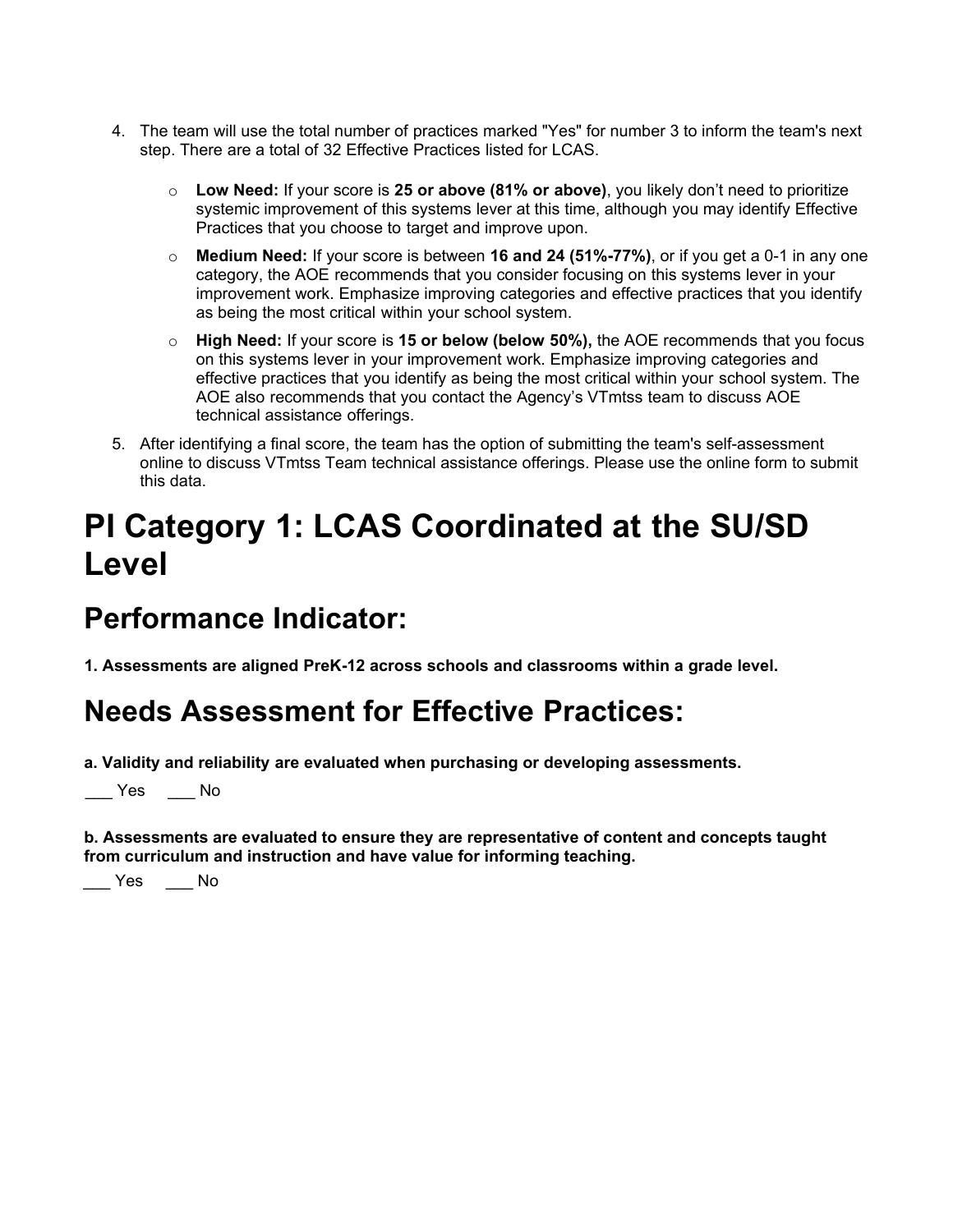**c. Performance assessments are embedded throughout units of instruction that create opportunities for learners to demonstrate new learning, reveal areas of confusion, and connect discrete pieces of information.**

\_\_\_ Yes \_\_\_ No

## **Relevant VTmtss Driver Diagram Component for Category 1 - Indicator 1:**

*High Quality Instruction and Intervention:*

(characteristic 1, indicator 1) Committed educators who believe all children can learn at high standards.

# **Performance Indicator:**

**2. Assessments aligned to clearly described standards and proficiencies for ALL content areas and transferable skills.**

# **Needs Assessment for Effective Practices:**

**a. Formative assessments are used at least weekly to understand a student's learning progress.**

\_\_\_ Yes \_\_\_ No

**b. Summative assessments measure students' progression towards proficiencies, based on standards.**

\_\_\_ Yes \_\_\_ No

**c. Summative and formative assessments are always reviewed in the creation of Personalized Learning Plans. (7-12)**

 $\rule{1em}{0.15mm}$  Yes  $\rule{1em}{0.15mm}$  No

**d. Resources such as Critical Elements of PLPs and tools such as the Flexible Pathways Implementation Kit and the Vermont Portrait of a Graduate are used to identify key data to collect and consistently implement across a school district.**

 $\_\_\$  Yes  $\_\_\_\$  No

View the following resources online:

- [Critical Elements of PLPs](https://education.vermont.gov/documents/personalized-learning-plan-critical-elements)
- **[F](https://education.vermont.gov/student-learning/flexible-pathways)[lexible Pathways Implementation Ki](https://education.vermont.gov/sites/aoe/files/documents/edu-plp-critical-elements.pdf)[t](https://education.vermont.gov/student-learning/flexible-pathways)**
- [Vermont Portrait of a Graduate](https://education.vermont.gov/documents/edu-pog)

**e. The district has developed a consistent coding scheme in PLPs for student aspirations that can be correlated to standards and proficiencies.**

\_\_\_ Yes \_\_\_ No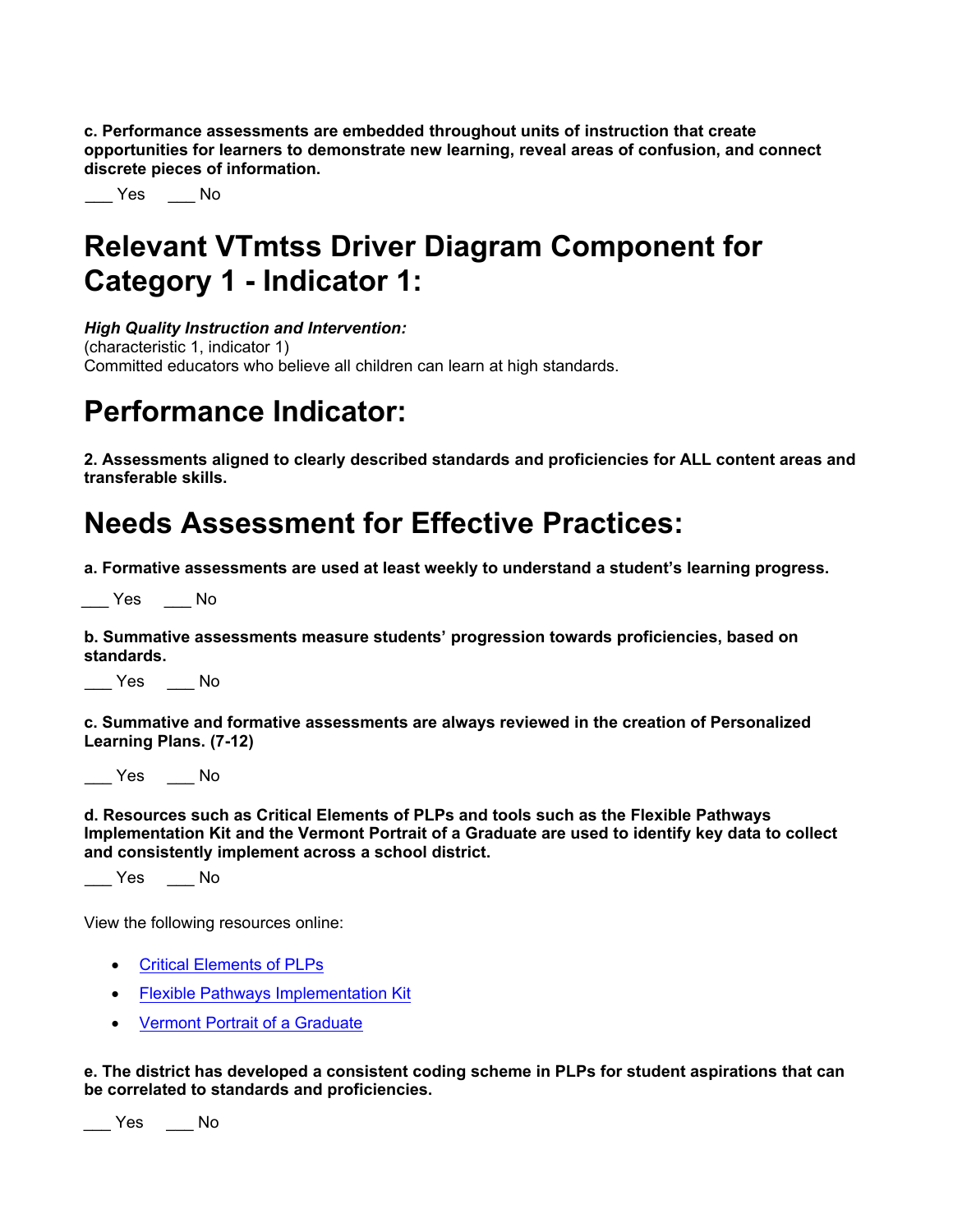# **Relevant VTmtss Driver Diagram Component for Category 1 - Indicator 2:**

#### *High-Quality Instruction and Intervention:*

(characteristic 2, indicator 1) High-quality, evidenced-based, and standards-driven instruction in every classroom and every setting.

**"Yes" total: \_\_\_\_\_\_\_\_\_\_** /8

# **PI Category 2: There is a Clear Structures, Design, and Protocols for LCAS**

### **Performance Indicator:**

**1. System includes universal screeners, diagnostics, progress monitoring, formative and summative assessments, performance assessments, and state assessments.**

## **Needs Assessment for Effective Practices:**

**a. Performance assessments are provided for all students that apply knowledge to complex scenarios and/or demonstrate proficiency in transferable skills.**

 $\sqrt{2}$  Yes  $\sqrt{2}$  No

View the following resource online:

• [Performance assessments](https://education.vermont.gov/student-learning/assessments/state-and-local-assessments)

**b. Regularly scheduled review of LCAS data is used to determine the effectiveness of core instruction.**

\_\_\_ Yes \_\_\_ No

**c. Regularly scheduled review of LCAS data is used to identify students who need additional support, and determine appropriate intervention strategies.**

\_\_\_ Yes \_\_\_ No

**d. Regularly scheduled review of LCAS data is used to: a balance of assessment types, including but not limited to, teacher-or student designed assessments, portfolios, performances, exhibitions, and projects are used to determine a student's level of proficiency.**

 $\_\_\_\$  Yes  $\_\_\_\$  No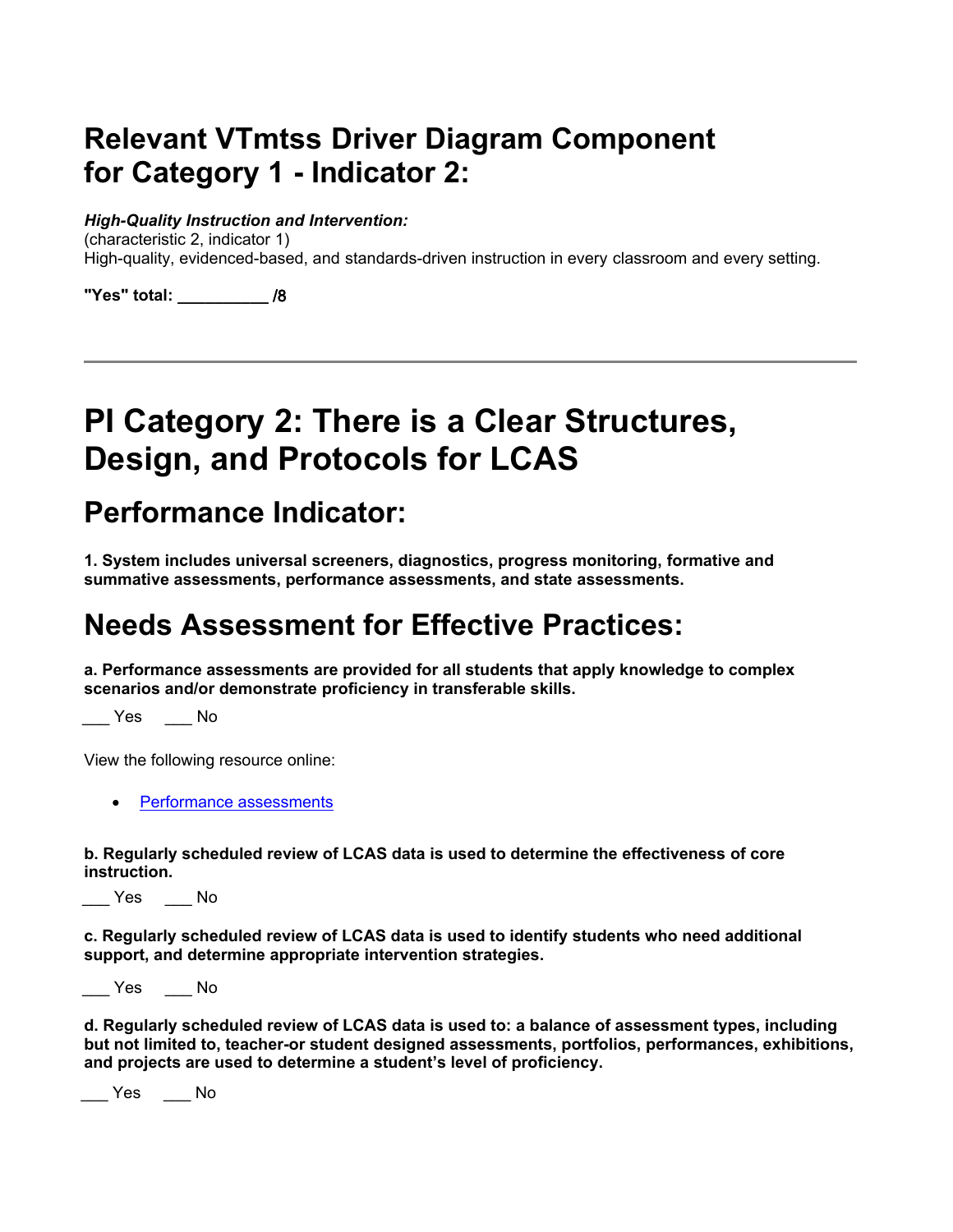# **Relevant VTmtss Driver Diagram for Component Category 2 - Indicator 1:**

*Comprehensive and Balanced Assessment System:*

(characteristic 2, indicator 2) Our system identifies students who need more support, extensions, or challenges.

# **Performance Indicator:**

**2. System includes learning progressions, learning targets, proficiency scales, and rubrics that support rigor and accessibility for all students.**

#### **Needs Assessment for Effective Practices:**

**a. Proficiency-based graduation requirements, critical proficiencies, standards, performance indicators, and learning targets have been developed for all content areas.**

\_\_\_ Yes \_\_\_ No

**b. Proficiency-based graduation requirements, critical proficiencies, standards, performance indicators, and learning targets are assessed for all students.**

\_\_\_ Yes \_\_\_ No

**c. Proficiency-based graduation requirements, critical proficiencies, standards, performance indicators, and learning targets all support the development of the knowledge, skills, and abilities identified in a Portrait of a Graduate.**

\_\_\_ Yes \_\_\_ No

 **indicators, and learning targets: the assessment system captures evidence of student learning d. Proficiency-based graduation requirements, critical proficiencies, standards, performance across all content areas.**

\_\_\_ Yes \_\_\_ No

**e. Proficiency-based graduation requirements, critical proficiencies, standards, performance indicators, and learning targets provides multiple opportunities for students to demonstrate proficiency.**

\_\_\_ Yes \_\_\_ No

**f. Proficiency-based graduation requirements, critical proficiencies, standards, performance indicators, and learning targets: assessments are aligned to standards adopted by the Vermont State Board of Education.**

\_\_\_ Yes \_\_\_ No

View the following resources online:

- [Proficiency-](https://education.vermont.gov/student-learning/proficiency-based-learning/proficiency-based-graduation-requirements)Based G[raduation](https://education.vermont.gov/student-learning/proficiency-based-learning/proficiency-based-graduation-requirements) Requirements
- [Vermont State Board of Education](https://education.vermont.gov/student-learning/content-areas)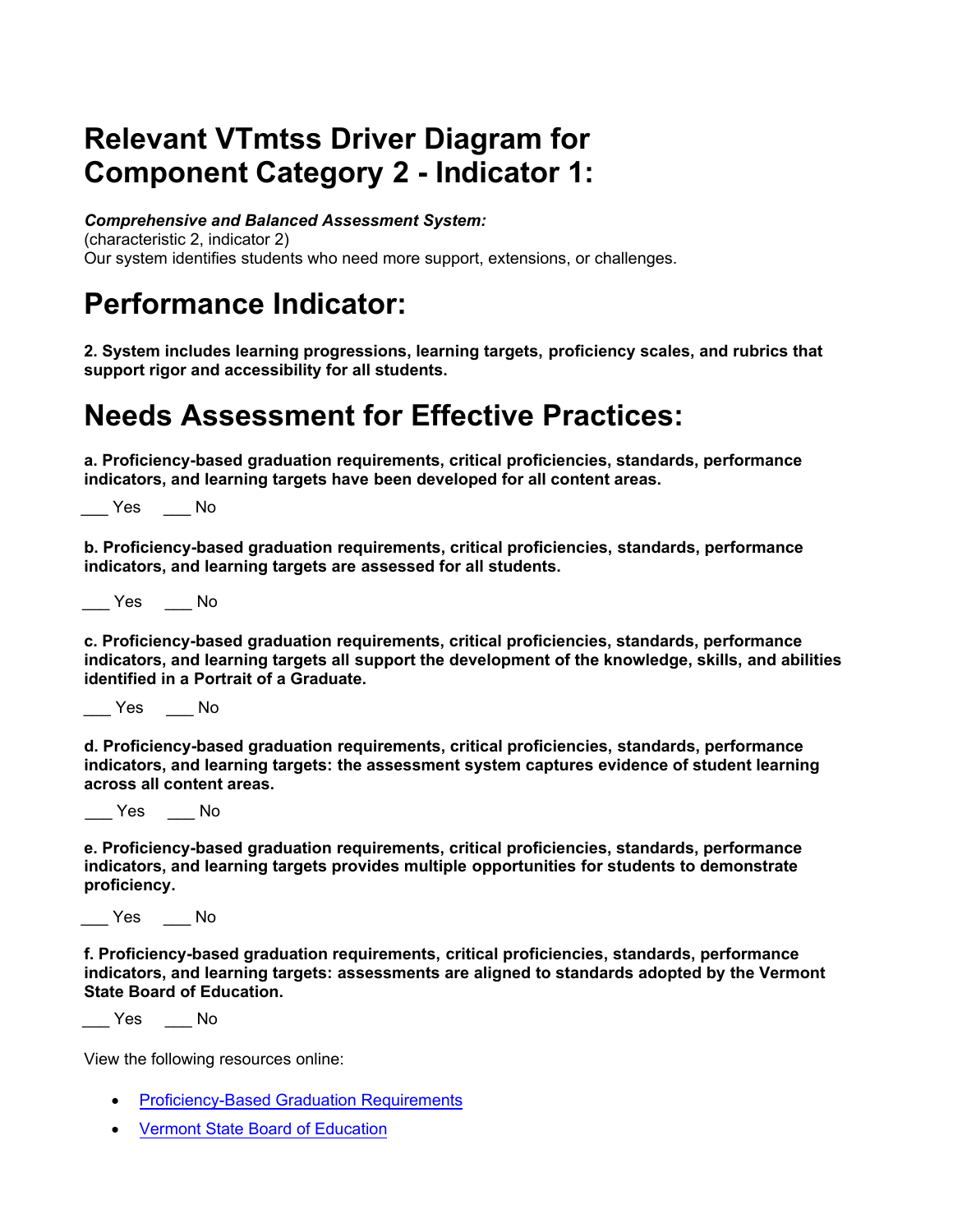# **Relevant VTmtss Driver Diagram for Component Category 2 - Indicator 2:**

*Comprehensive and Balanced Assessment System:* 

(characteristic 1, indicator 5) A range of trustworthy and relevant data used to solve problems and make decisions.

# **Performance Indicator:**

**3. Performance assessments, including student-designed assessments, are developed/identified.**

## **Needs Assessment for Effective Practices:**

**a. Performance assessments are embedded throughout all units of instruction.**

 $\frac{1}{2}$  Yes  $\frac{1}{2}$  No

**b. Performance assessments create opportunities for learners to demonstrate new learning.**

\_\_\_ Yes \_\_\_ No

**c. Performance assessments reveal areas of confusion.**

\_\_\_ Yes \_\_\_ No

**d. Performance assessments connect discrete pieces of information.**

\_\_\_ Yes \_\_\_ No

## **Relevant VTmtss Driver Diagram for Component Category 2 - Indicator 3:**

 *Comprehensive and Balanced Assessment System:*

 (characteristic 1, indicator 3) A shared focus on using assessment information to improve instructional practices and outcomes.

**"Yes" total: \_\_\_\_\_\_\_\_\_\_ /14**

# **PI Category 3: Data Collection and Visualization**

## **Performance Indicator:**

**1. Data from multiple assessments used to generate evidence of student learning and inform personalized instruction and PLP development.**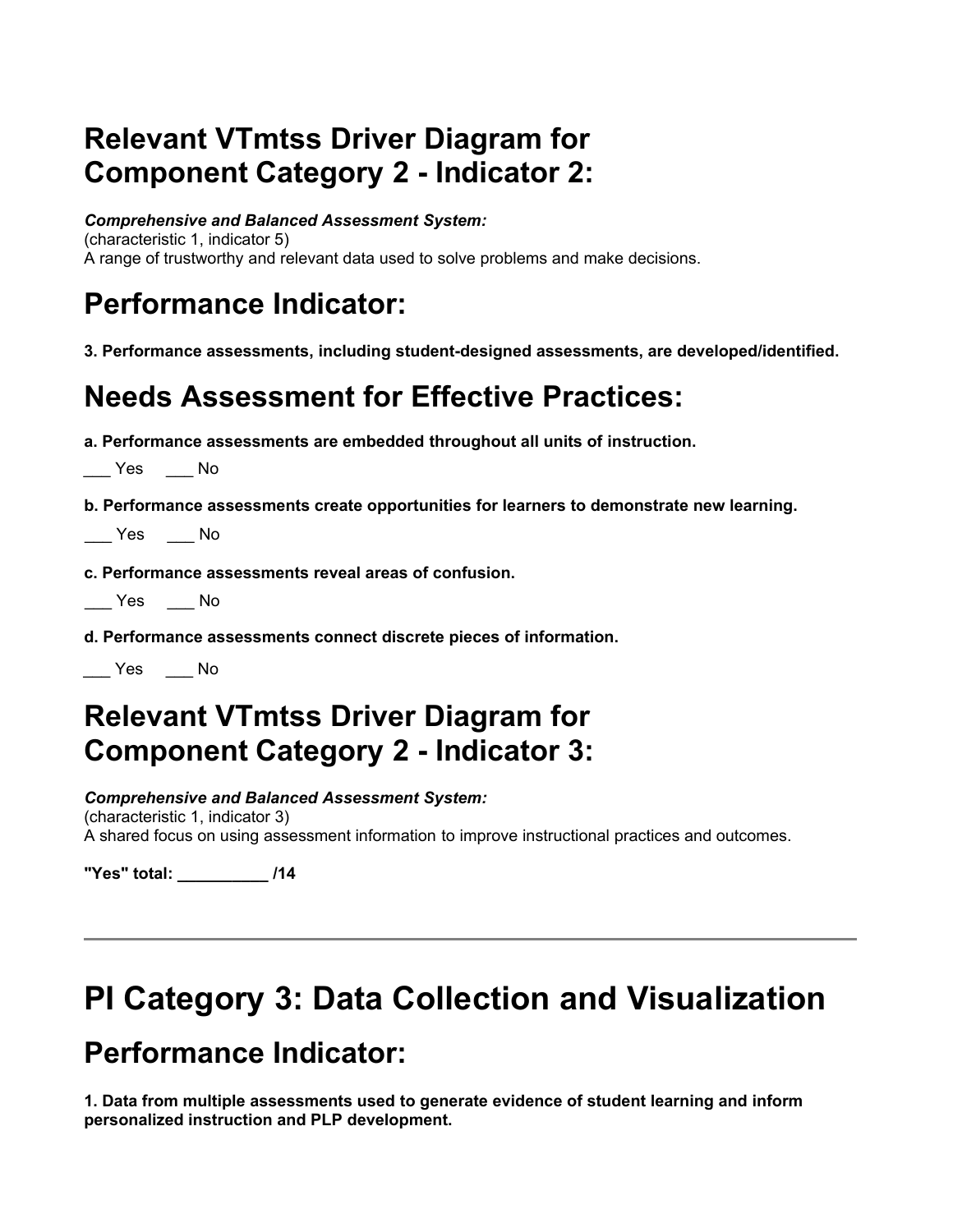## **Needs Assessment for Effective Practices:**

**a. Data is included from multiple assessments to generate evidence of student learning.**

 $\_\_\_\$  Yes  $\_\_\_\_\$  No

#### **b. Data is included from multiple assessments to personalize instruction.**

**c. Data is included from multiple assessments to inform program design.**

\_\_\_ Yes \_\_\_ No

 **d. Data is included from multiple assessments to develop professional learning for educators.**

\_\_\_ Yes \_\_\_ No

# **Relevant VTmtss Driver Diagram for Component Category 3 - Indicator 1:**

#### *Comprehensive and Balanced Assessment System:*

*(characteristic 3, indicator 1) Collaborative structures are in place for data discussions on essential standards, common assessments, systemic interventions, and extended learning* 

#### *Comprehensive a***nd** *Balanced Assessment System:*

(characteristic 3, indicator 2) Data determines instructional response at classroom, grade, program level.

## **Performance Indicator:**

**2. Data from multiple measures determine assessment selection, instructional direction, and needs-based professional learning.**

## **Needs Assessment for Effective Practices:**

**a. Leadership provides time, resources, and professional learning related to assessment literacy.**

\_\_\_ Yes \_\_\_ No

**b. Student information systems (SIS) are used to establish common data processes across the entire system.**

\_\_\_ Yes \_\_\_ No

**c. Staff have access to data dashboards and other visualizations to support data analysis.**

\_\_\_ Yes \_\_\_ No

**d. Needs-based professional development includes data literacy.**

\_\_\_ Yes \_\_\_ No